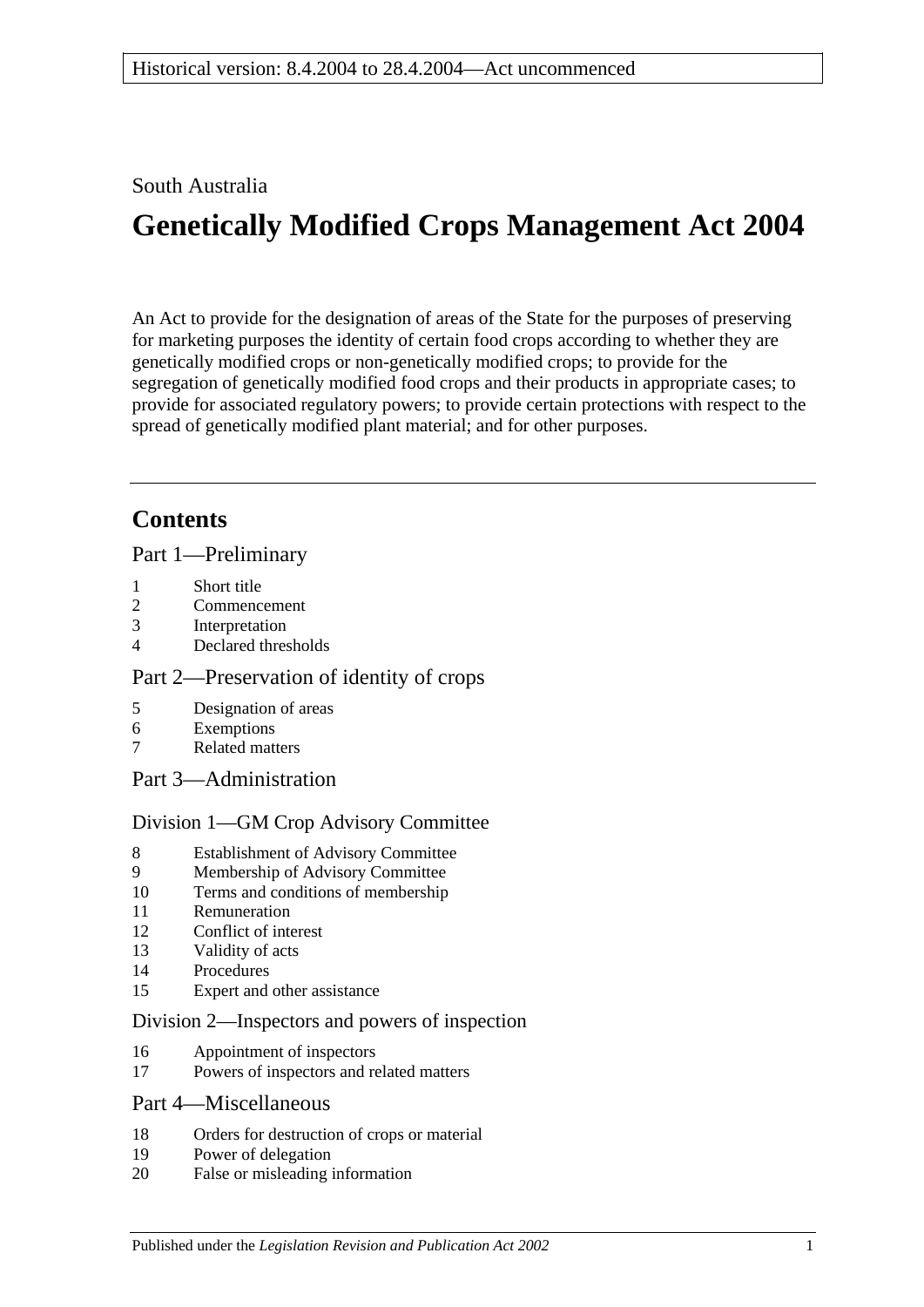**Genetically Modified Crops Management Act 2004—8.4.2004 to 28.4.2004—uncommenced Contents** 

- 21 [Proceedings for offences](#page-11-2)
- 22 [Offences by bodies corporate](#page-11-3)
- 23 [Continuing offence](#page-12-0)
- 24 [Orders on conviction for an offence](#page-12-1)
- 25 [Evidentiary provision](#page-13-0)
- 26 [Immunity from liability](#page-13-1)
- 27 [Special protection from liability for the spread of genetically modified plant material](#page-13-2)
- 28 [Regulations](#page-14-0)
- 29 [Review of Act](#page-15-0)

#### [Schedule 1—Transitional provisions](#page-15-1)

- 1 [Interim controls](#page-15-2)<br>2 Crops establishe
- 2 [Crops established before commencement of Act](#page-15-3)
- 3 [Other provisions](#page-15-4)

[Legislative history](#page-17-0)

### <span id="page-1-0"></span>**The Parliament of South Australia enacts as follows:**

### **Part 1—Preliminary**

#### <span id="page-1-1"></span>**1—Short title**

This Act may be cited as the *Genetically Modified Crops Management Act 2004*.

#### <span id="page-1-2"></span>**2—Commencement**

This Act will come into operation on a day to be fixed by proclamation.

#### <span id="page-1-3"></span>**3—Interpretation**

(1) In this Act, unless the contrary intention appears—

*Advisory Committee* means the GM Crop Advisory Committee established under [Part](#page-6-2)  [3 Division 1;](#page-6-2)

*cultivate*, in relation to a genetically modified food crop, includes—

- (a) to breed, germinate, propagate, grow, raise, culture, harvest or collect plants, or plant material, for, or as part of, that crop;
- (b) to spread, disseminate, deal with or dispose of any plant or plant material that has formed part of that crop;
- (c) to undertake any other activity brought within the ambit of this definition by the regulations,

but does not include—

- (d) to use a product derived from a crop as feed in prescribed circumstances; or
- (e) any other activity excluded from the ambit of this definition by the regulations;

*deal with*, in relation to a crop, GMO or other material, has a meaning that corresponds to deal with a GMO under the *[Gene Technology Act](http://www.legislation.sa.gov.au/index.aspx?action=legref&type=act&legtitle=Gene%20Technology%20Act%202001) 2001*;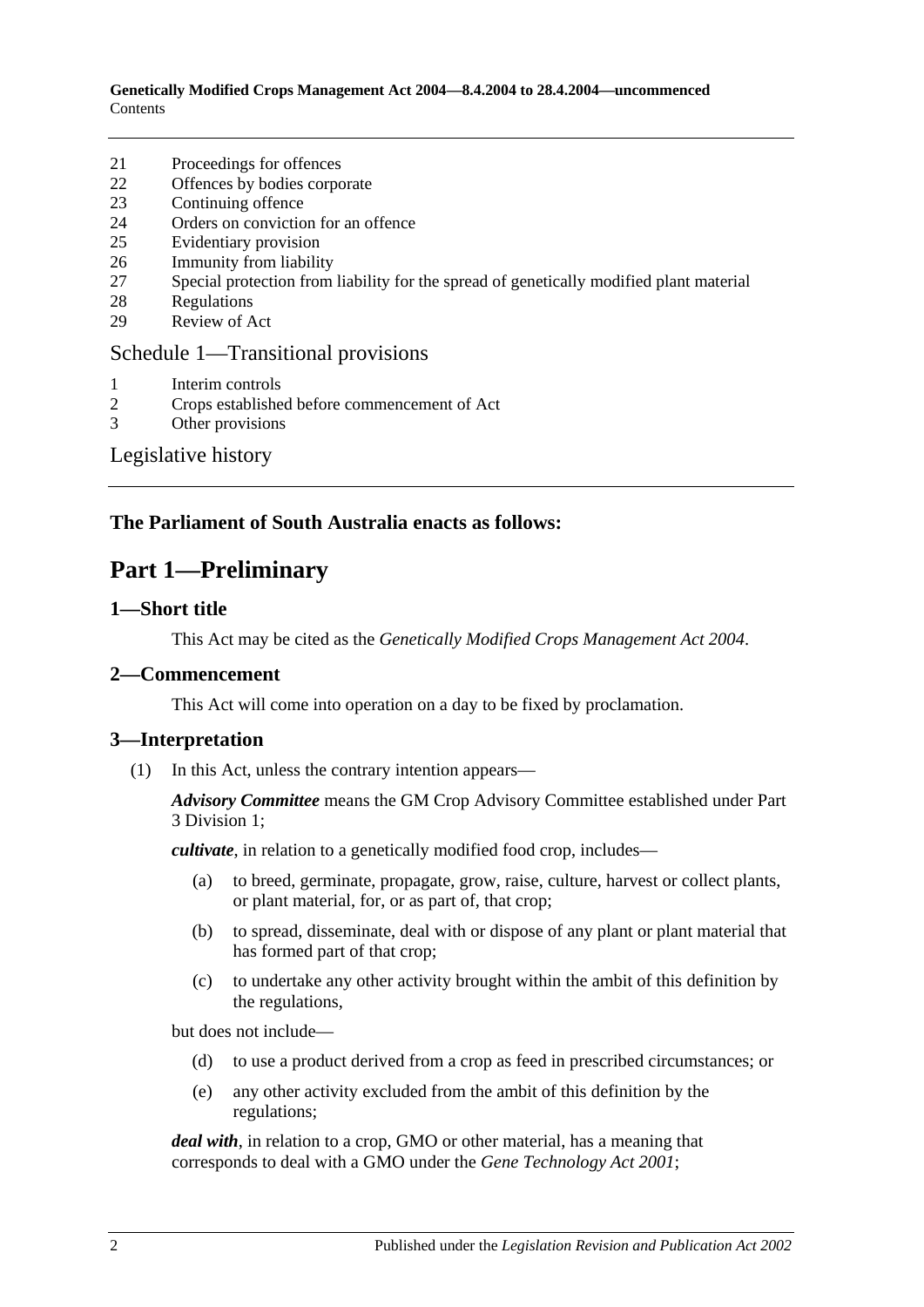*Department* means the department of the Minister to whom the administration of this Act has been committed;

*designated area* means an area designated by regulation under [section](#page-3-2) 5;

*exemption notice* means an exemption notice under [section](#page-5-0) 6;

*food crop* means a crop which, or any part or product of which, may be used—

- (a) for human consumption; or
- (b) for livestock consumption,

whether or not after processing (and including as an ingredient for human consumption or livestock consumption);

*genetically modified food crop* means a food crop that consists of or includes plants—

- (a) that are genetically modified organisms; or
- (b) that are derived or produced from genetically modified organisms; or
- (c) that have inherited from other plants particular traits that occurred in those other plants because of gene technology;

*genetically modified organism* or *GMO* means a genetically modified organism within the meaning of the *[Gene Technology Act](http://www.legislation.sa.gov.au/index.aspx?action=legref&type=act&legtitle=Gene%20Technology%20Act%202001) 2001*;

*gene technology* has the same meaning as in the *[Gene Technology Act](http://www.legislation.sa.gov.au/index.aspx?action=legref&type=act&legtitle=Gene%20Technology%20Act%202001) 2001*;

*GMO licence* has the same meaning as in the *[Gene Technology Act](http://www.legislation.sa.gov.au/index.aspx?action=legref&type=act&legtitle=Gene%20Technology%20Act%202001) 2001*;

*GM related material* means any material, product or thing derived from, or used in connection with, a genetically modified food crop;

*inspector* means a person appointed to be an inspector under [Part 3 Division 2;](#page-9-1)

*livestock* means any animal which, or any part or product of which, may be used for human consumption, whether or not after processing (and including as an ingredient of food for human consumption);

*occupier*, in relation to land, includes a licensee and the holder of any right at law to use the land, but does not include a mortgagee in possession unless the mortgagee assumes active management of the land;

*owner* of land means—

- (a) if the land is unalienated from the Crown—the Crown; or
- (b) if the land is alienated from the Crown by grant in fee simple—the owner (at law or in equity) of the estate in fee simple; or
- (c) if the land is held from the Crown by lease or licence—the lessee or licensee; or
- (d) if the land is held from the Crown under an agreement to purchase—the person who has the right to purchase;

*plant* includes the seed or any part of a plant whether living or dead and whether attached to a plant or not.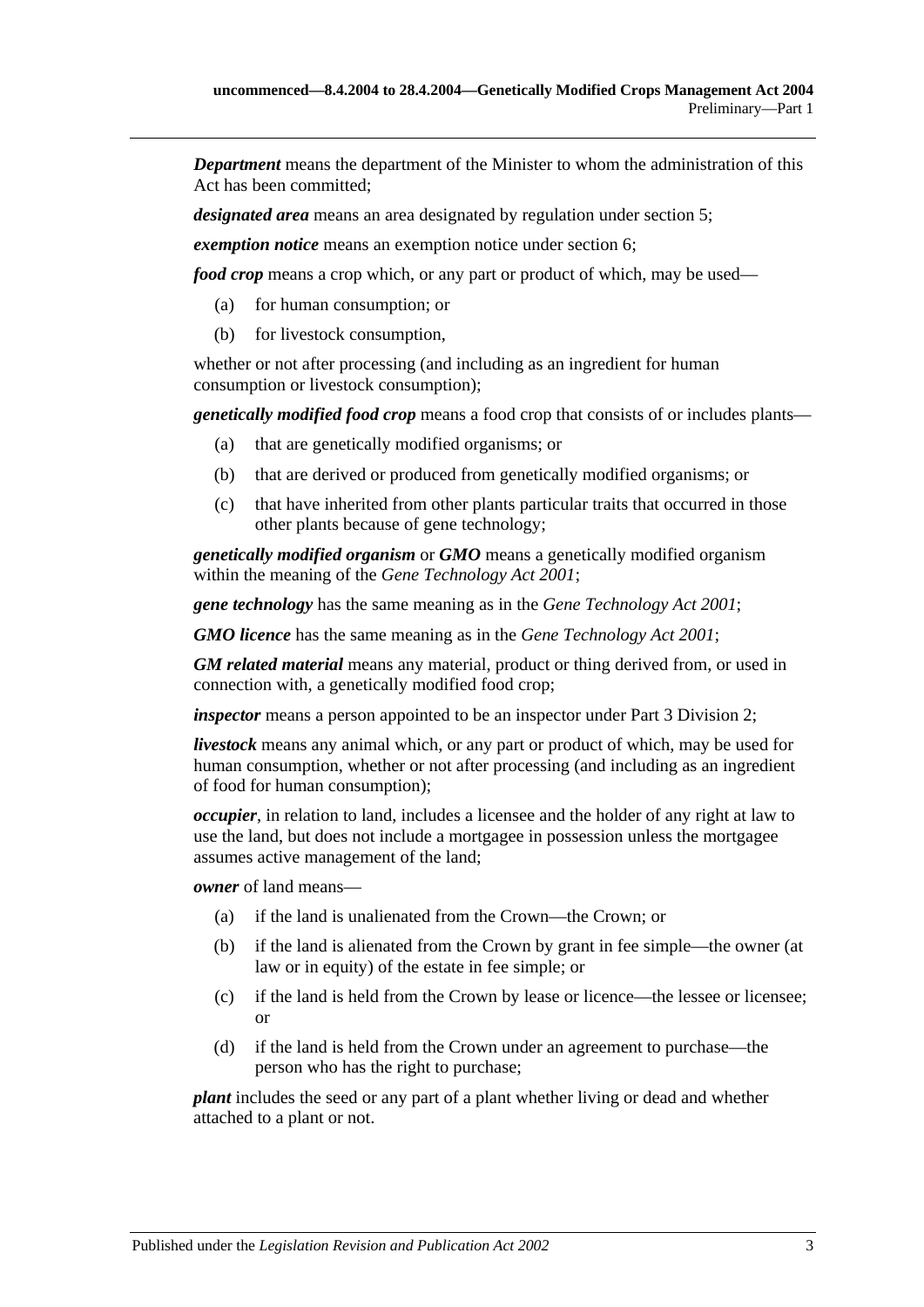- (2) For the purposes of this Act, a person will be taken to cultivate a genetically modified food crop for the purposes of an experiment if (and only if)—
	- (a) the person is only undertaking the cultivation of the crop on a controlled and limited scale; and
	- (b) the purpose of the cultivation is—
		- (i) to assess the crop's merit; or
		- (ii) to develop or assess practices associated with the management of the crop or the protection of the environment; and
	- (c) the crop, after cultivation, is not to be harvested for sale.

#### <span id="page-3-3"></span><span id="page-3-0"></span>**4—Declared thresholds**

- (1) The Minister may, by notice published in the Gazette, declare a threshold relating to the presence of GMO in crops.
- $(2)$  If—
	- (a) a declaration is made under subsection (1) in relation to the presence of a particular GMO in a particular class of crop; and
	- (b) a crop of that class that is a food crop has that GMO present but the amount or level of the GMO does not exceed the declared threshold,

then the presence of that GMO may be disregarded for the purposes of determining whether the food crop is a genetically modified food crop for the purposes of this Act.

- (3) A declaration under [subsection](#page-3-3) (1)—
	- (a) may be of general or limited application; and
	- (b) may make different provision according to the circumstances to which it is expressed to apply.
- (4) The Minister may, by further notice published in the Gazette, vary or revoke a declaration under [subsection](#page-3-3) (1).

# <span id="page-3-1"></span>**Part 2—Preservation of identity of crops**

#### <span id="page-3-4"></span><span id="page-3-2"></span>**5—Designation of areas**

- <span id="page-3-6"></span><span id="page-3-5"></span>(1) The Governor may, by regulation—
	- (a) designate an area of the State as an area in which—
		- (i) genetically modified food crops of a specified class must not be cultivated; or
		- (ii) no genetically modified food crops may be cultivated;
	- (b) designate an area of the State as an area in which a genetically modified food crop must not be cultivated unless it is a genetically modified food crop of a specified class;
	- (c) designate an area of the State as the only part of the State in which genetically modified food crops of a specified class may be cultivated.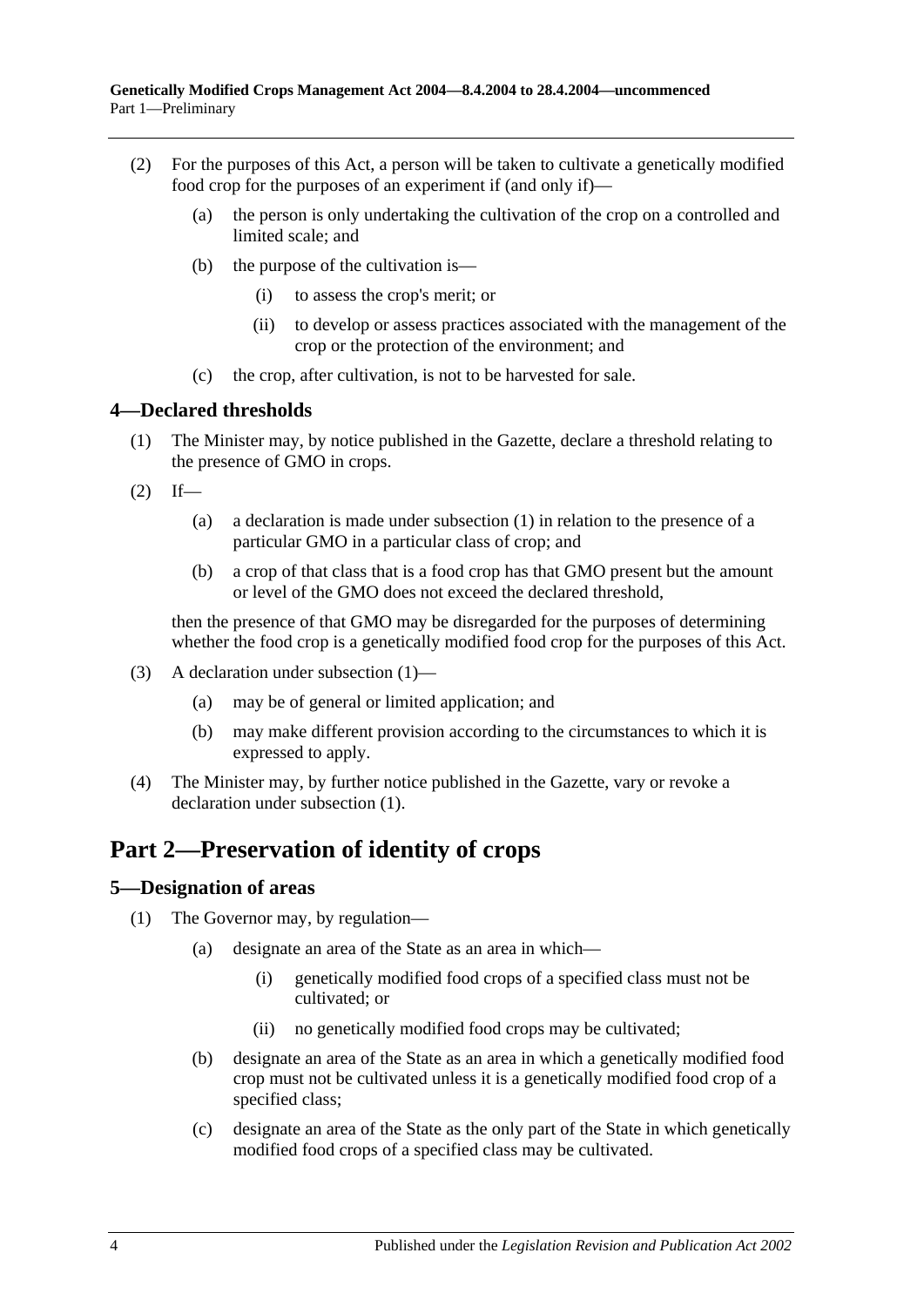- <span id="page-4-0"></span>(2) The Governor must not make a regulation under [subsection](#page-3-4) (1) except on the recommendation of the Minister.
- <span id="page-4-5"></span>(3) The Minister must not make a recommendation under [subsection](#page-4-0) (2) unless—
	- (a) the Minister has undertaken a public consultation process that satisfies the following requirements:
		- (i) the process must provide for public notice to be given in relation to the proposal to recommend the making of a regulation under [subsection](#page-3-4) (1); and
		- (ii) the process must allow interested persons to make representations in writing to the Minister over a period of at least 6 weeks specified in the notice; and
		- (iii) the process must provide for at least 1 public meeting to be held in an area to be affected by the proposal during the period specified in the notice; and
	- (b) the Minister is satisfied that the regulation should be made for marketing purposes.
- <span id="page-4-2"></span>(4) If the Governor has designated an area under [subsection](#page-3-5) (1)(b) or [\(c\),](#page-3-6) the entitlement of a person to cultivate a genetically modified food crop within the area (as provided by the relevant regulation) is subject to the requirement that the cultivation must be within the ambit of a declaration of the Minister made under [subsection](#page-4-1) (5) for the purposes of this subsection (and cultivation must not occur unless or until this requirement is satisfied).
- <span id="page-4-3"></span><span id="page-4-1"></span>(5) For the purposes of [subsection](#page-4-2) (4), the Minister may in relation to a specified class of genetically modified food crop, by notice published in the Gazette, make a declaration under this subsection if the Minister is satisfied that—
	- (a) appropriate and effective systems have been developed to ensure the segregation of any genetically modified food crop of that class, or of any GM related material, from other crops, materials, products or things in order to preserve the identity of those other crops, materials, products or things; and
	- (b) persons involved in the cultivation of a genetically modified food crop of that class, or in any process associated with such a crop or with any GM related material, can reasonably be expected to comply with the systems contemplated under [paragraph](#page-4-3) (a); and
	- (c) an assessment has been undertaken of the likely impact (if any) that the cultivation of crops of that class within the relevant designated area will have on relevant markets (including markets for other forms of crops, materials, products or things) and that, in the circumstances, it is reasonable for cultivation of crops of that class to proceed in that designated area.
- <span id="page-4-4"></span>(6) The Minister may, by subsequent notice published in the Gazette, vary or revoke a declaration under [subsection](#page-4-1) (5).
- (7) The Minister may, in a notice under [subsection](#page-4-4) (6) or by subsequent notice in the Gazette, make any provision of a saving or transitional nature.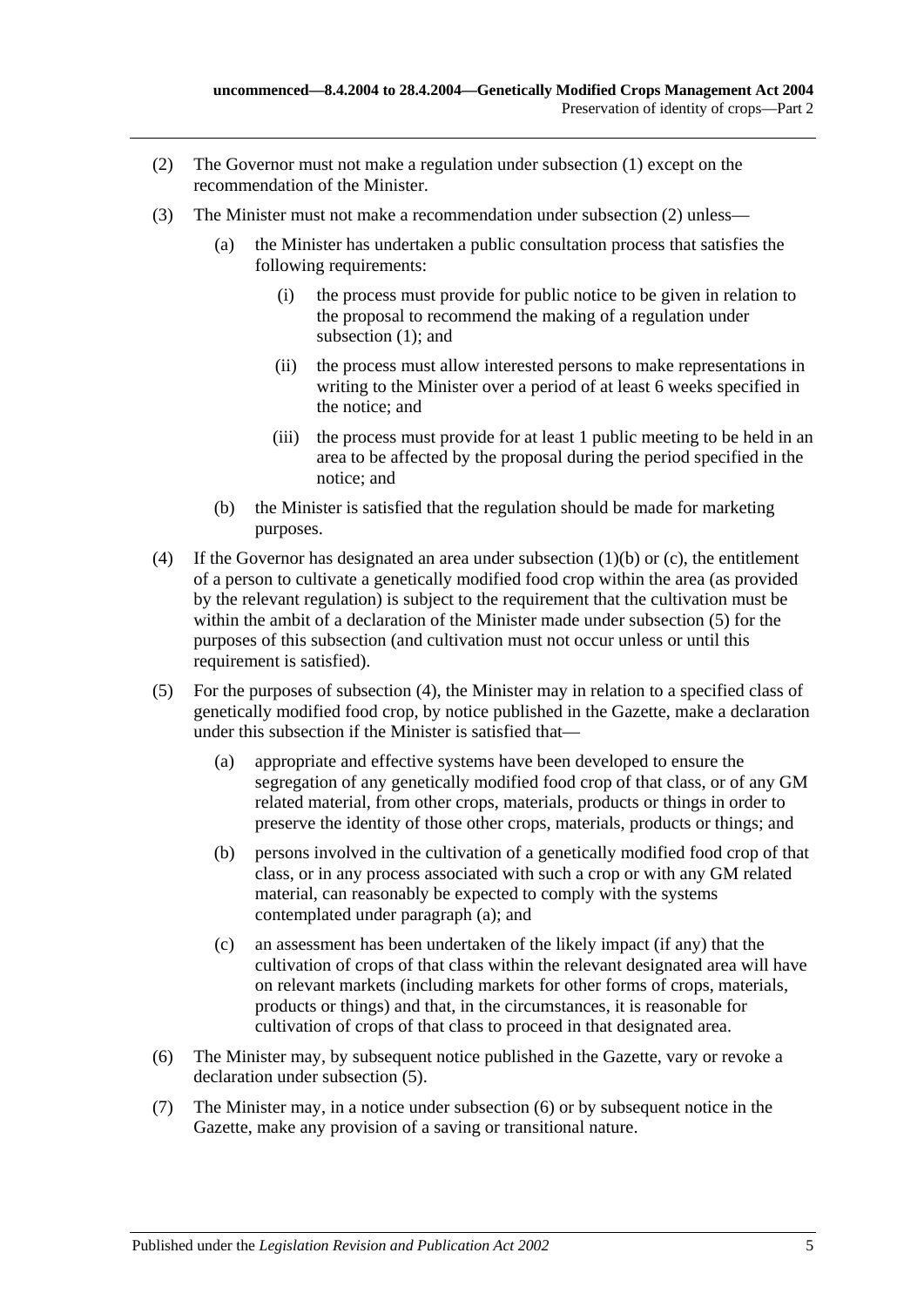- (8) The Minister must, before making a recommendation or declaration under this section, consult with the Advisory Committee and take into account any advice provided by the Advisory Committee in relation to the matter.
- (9) As soon as practicable after publishing a notice under this section, the Minister should cause a copy of the notice to be published—
	- (a) in a newspaper circulating generally throughout the State; and
	- (b) on the Department's website.
- (10) The Governor may, by regulation, designate criteria that the Advisory Committee must take into account for the purposes of giving advice to the Minister under this section.
- <span id="page-5-1"></span>(11) The Governor may, by regulation (whether or not in conjunction with a regulation under [subsection](#page-3-4) (1)), prescribe requirements that must be complied with if a person is involved in the cultivation of a genetically modified food crop or in any process associated with any such crop or with any GM related material.
- (12) A person is guilty of an offence if—
	- (a) the person cultivates a crop in contravention of [subsection](#page-3-4) (1) or [\(4\);](#page-4-2) or
	- (b) the person contravenes, or fails to comply with, a requirement under [subsection](#page-5-1)  $(11)$ .

Maximum penalty: \$200 000.

#### <span id="page-5-0"></span>**6—Exemptions**

- (1) The Minister may, by notice published in the Gazette (an *exemption notice*), confer exemptions from the operation of [section](#page-3-2) 5.
- <span id="page-5-3"></span><span id="page-5-2"></span>(2) However, the Minister must not confer an exemption unless—
	- (a) the purpose of the exemption is to allow a specified person—
		- (i) to cultivate a genetically modified food crop on a limited scale under, and in accordance with, a GMO licence authorising the release of the relevant GMO into the environment for the purposes of an experiment; or
		- (ii) to cultivate a genetically modified food crop on a limited and contained basis at a specified place or places; or
		- (iii) to cultivate a genetically modified food crop on the basis that all dealings with the crop will be undertaken by the same person (or by a person or person acting on behalf of the same person) under a *closed loop system* that includes processes and procedures designed to ensure the segregation of the crop, and of any GM related material, from other crops, materials, products or things in order to preserve the identity of those other crops, materials, products or things; and
	- (b) the Minister is satisfied that it is reasonable that the exemption be granted after taking into account market requirements.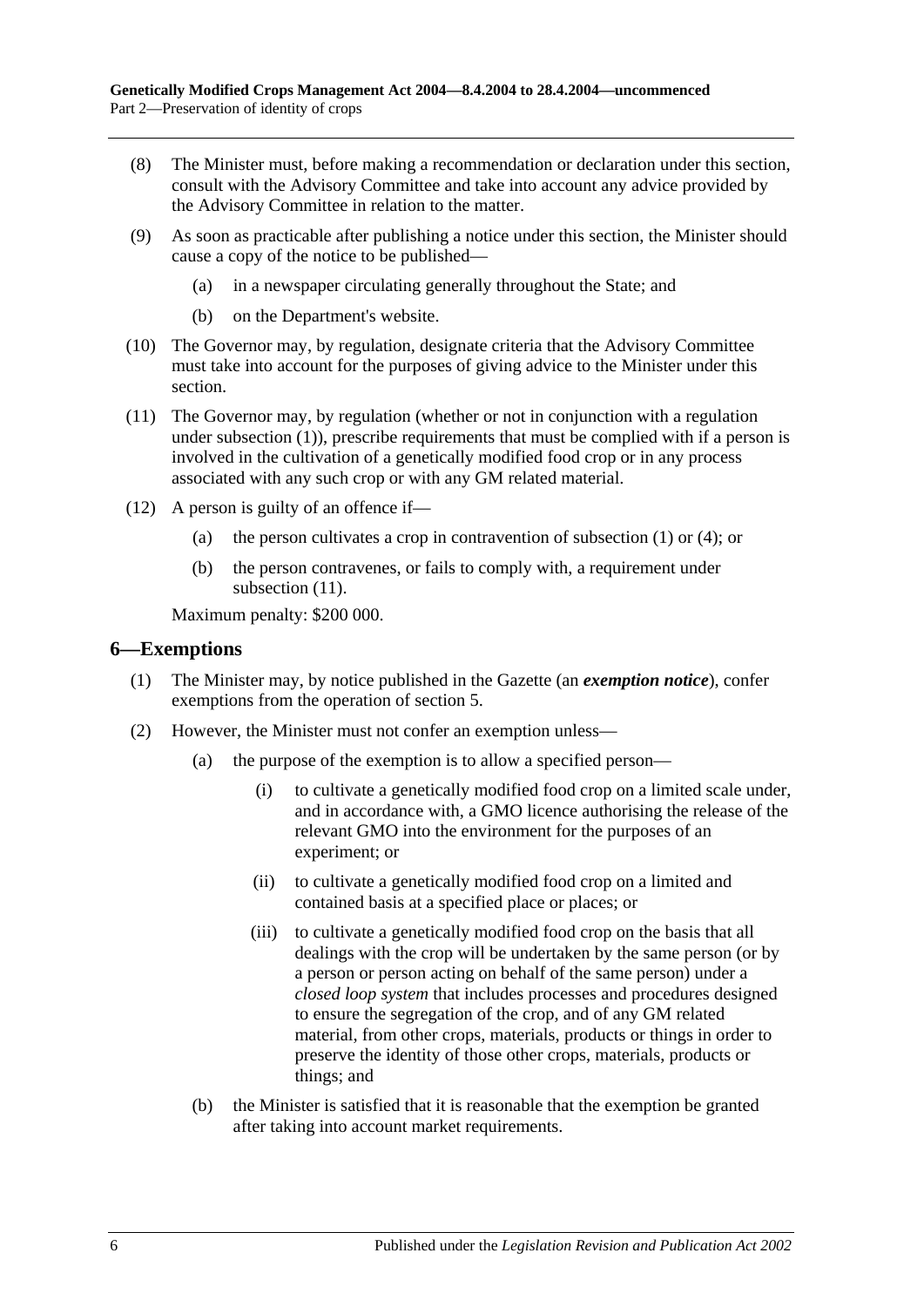- (3) The Minister must, before granting an exemption under [subsection](#page-5-2)  $(2)(a)(ii)$  or [\(iii\),](#page-5-3) consult with the Advisory Committee and take into account any advice provided by the Advisory Committee in relation to the matter.
- (4) An exemption may be granted by the Minister on such conditions as the Minister thinks fit.
- (5) The Minister may, by further notice published in the Gazette—
	- (a) vary or revoke an exemption; or
	- (b) vary or revoke a condition of an exemption.
- (6) A person is guilty of an offence if the person contravenes, or fails to comply with, a condition of an exemption under this section.

Maximum penalty: \$200 000.

#### <span id="page-6-0"></span>**7—Related matters**

- (1) The Minister may, before taking any action under this Part—
	- (a) seek advice or submissions from any person or body;
	- (b) take such other action or initiate such other investigations as the Minister thinks fit.
- <span id="page-6-5"></span>(2) The regulations may prescribe fees or charges in relation to the assessment of applications, proposals or submissions furnished or made to the Minister with respect to the taking of any action (whether by the Governor or the Minister) under this Part.
- (3) A regulation under [subsection](#page-6-5) (2) may—
	- (a) prescribe differential fees or charges;
	- (b) provide for fees or charges to be determined according to prescribed factors, or according to the determination of the Minister.
- (4) The Minister may require that any application, proposal or submission made for the purposes of this Part be made in a manner and form determined by the Minister.

# <span id="page-6-1"></span>**Part 3—Administration**

### <span id="page-6-2"></span>**Division 1—GM Crop Advisory Committee**

#### <span id="page-6-3"></span>**8—Establishment of Advisory Committee**

- (1) The *GM Crop Advisory Committee* is established.
- (2) The Advisory Committee has the functions assigned to the Advisory Committee by this Act or the Minister.

### <span id="page-6-4"></span>**9—Membership of Advisory Committee**

- (1) The Advisory Committee consists of between 9 and 11 members appointed by the Governor of whom—
	- (a) 1 must be a person nominated by the Minister, who will be the presiding member of the Advisory Committee; and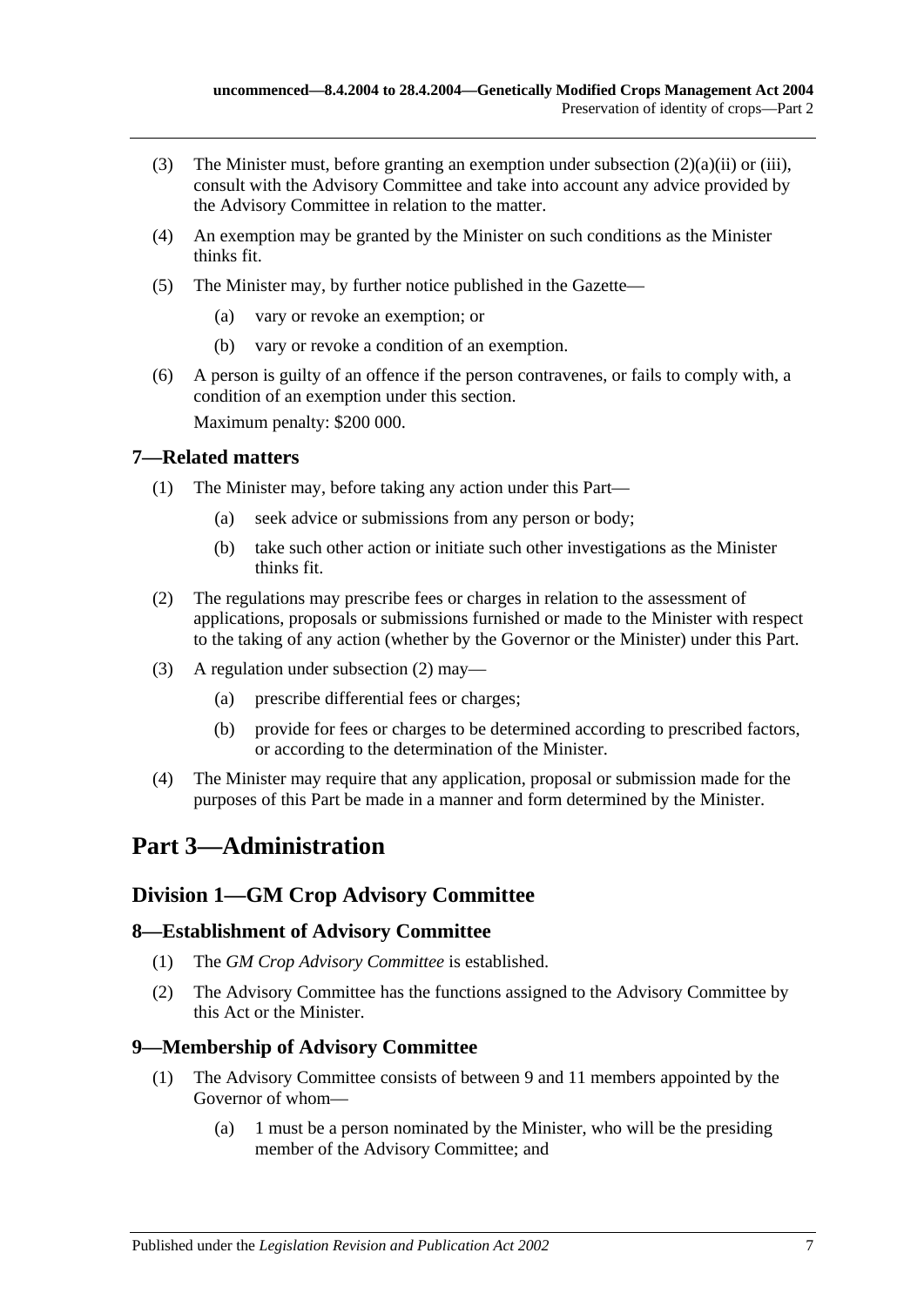- (b) at least 1 must be a person nominated by the Minister who has, in the opinion of the Minister, appropriate knowledge of, and experience in dealing with, issues surrounding the provision of seeds and propagating material within the primary production sector; and
- (c) at least 1 must be a person nominated by the Minister who has, in the opinion of the Minister, appropriate knowledge of, and experience in, the production of crops generally; and
- (d) at least 1 must be a person nominated by the Minister who has, in the opinion of the Minister, a particular interest in the production of crops that are GM-free; and
- (e) at least 1 must be a person nominated by the Minister who has, in the opinion of the Minister, appropriate knowledge of, and experience in, the handling, transportation, storage and delivery of crops and associated products; and
- (f) at least 1 must be a person nominated by the Minister who has, in the opinion of the Minister, appropriate knowledge of, and experience in, the marketing of crops and associated products; and
- (g) 1 must be a person engaged in the administration of this Act nominated by the Minister; and
- (h) 1 must be a person nominated by the Minister who is directly involved in exporting, wholesaling or retailing food or food products.
- (2) At least 2 members of the Advisory Committee must be women and at least 2 members must be men.

### <span id="page-7-0"></span>**10—Terms and conditions of membership**

- (1) A member of the Advisory Committee will be appointed on conditions determined by the Governor for a term, not exceeding 3 years, specified in the instrument of appointment and, at the expiration of a term of appointment, is eligible for reappointment.
- (2) The Governor may appoint a suitable person to be the deputy of a member of the Advisory Committee and the deputy may act as a member of the Advisory Committee during any period of absence of the member.
- <span id="page-7-1"></span>(3) The Governor may remove a member of the Advisory Committee from office—
	- (a) for breach of, or non-compliance with, a condition of appointment; or
	- (b) for misconduct; or
	- (c) for failure or incapacity to carry out official duties satisfactorily.
- (4) The office of a member of the Advisory Committee becomes vacant if the member—
	- (a) dies; or
	- (b) completes a term of office and is not reappointed; or
	- (c) resigns by written notice to the Minister; or
	- (d) is removed from office under [subsection](#page-7-1) (3).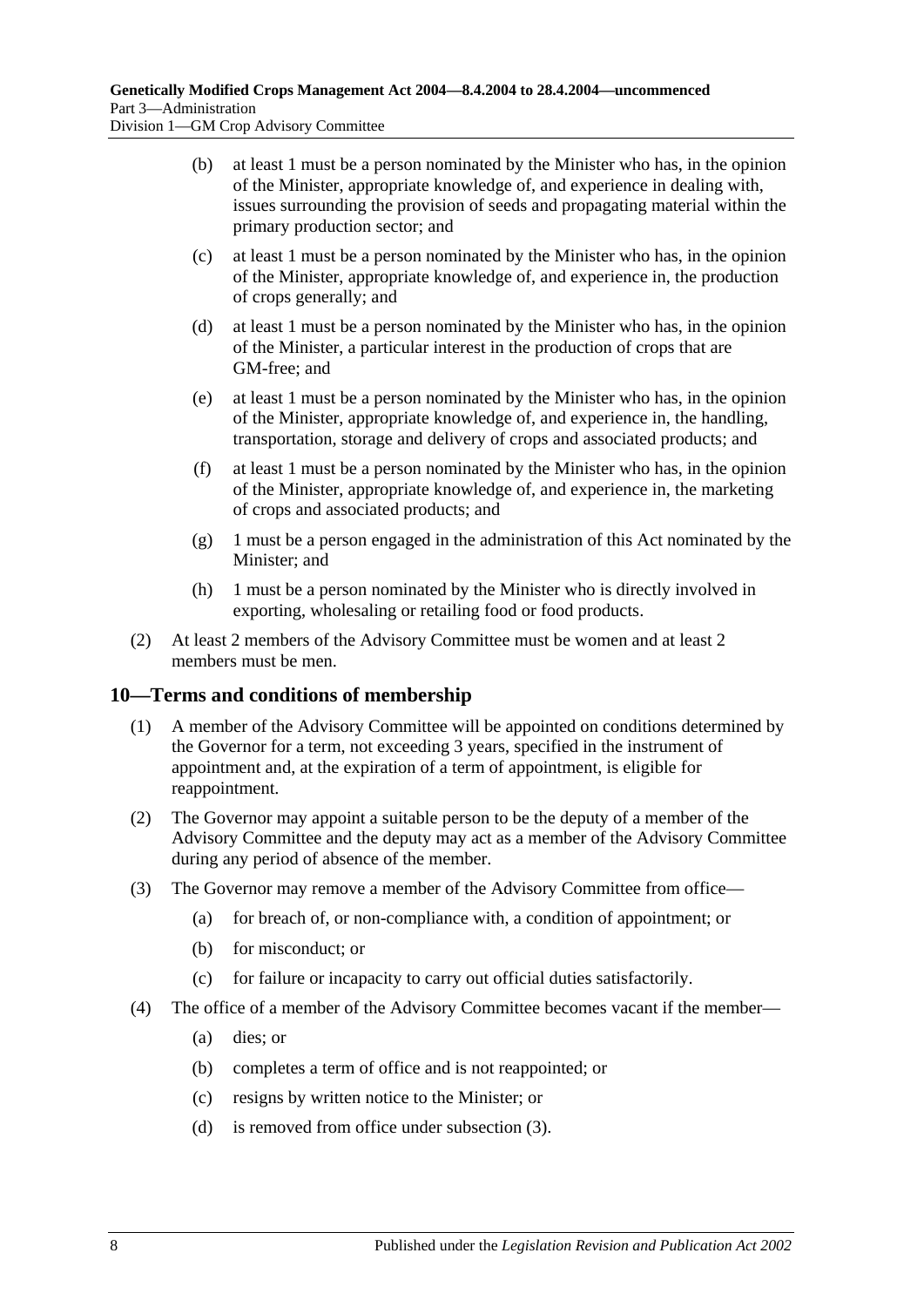### <span id="page-8-0"></span>**11—Remuneration**

A member of the Advisory Committee is entitled to remuneration, allowances and expenses determined by the Minister.

### <span id="page-8-1"></span>**12—Conflict of interest**

- (1) A member of the Advisory Committee who has a direct or indirect personal or pecuniary interest in a matter decided or under consideration by the Advisory Committee—
	- (a) must, as soon as reasonably practicable, disclose in writing to the relevant Minister full and accurate details of the interest; and
	- (b) must not take part in any discussion by the Advisory Committee relating to that matter; and
	- (c) must not vote in relation to that matter; and
	- (d) must be absent from the meeting room when any such discussion or voting is taking place.

Maximum penalty: \$20 000.

- (2) Without limiting the effect of this section, a member of the Advisory Committee will be taken to have an interest in a matter for the purposes of this section if an associate of the member has an interest in the matter.
- (3) This section does not apply in relation to a matter in which a member of the Advisory Committee has an interest while the member remains unaware that he or she has an interest in the matter, but in any proceedings against the member the burden will lie on the member to prove that he or she was not, at the material time, aware of his or her interest.
- (4) This section does not apply in relation to an interest in a matter shared in common with the public or persons engaged in or associated with the industry in which the relevant member works generally, or a substantial section of the public or such persons.
- (5) In this section—

*associate* has the same meaning as in the *[Public Corporations Act](http://www.legislation.sa.gov.au/index.aspx?action=legref&type=act&legtitle=Public%20Corporations%20Act%201993) 1993*.

### <span id="page-8-2"></span>**13—Validity of acts**

An act or proceeding of the Advisory Committee is not invalid by reason only of a vacancy in its membership or a defect in the appointment of a member.

### <span id="page-8-3"></span>**14—Procedures**

- (1) A quorum of the Advisory Committee consists of 6 members.
- (2) If the presiding member of the Advisory Committee is absent from a meeting of the Advisory Committee, a member chosen by the members present at the meeting will preside.
- (3) A decision carried by a majority of the votes cast by the members present at a meeting of the Advisory Committee is a decision of the Advisory Committee.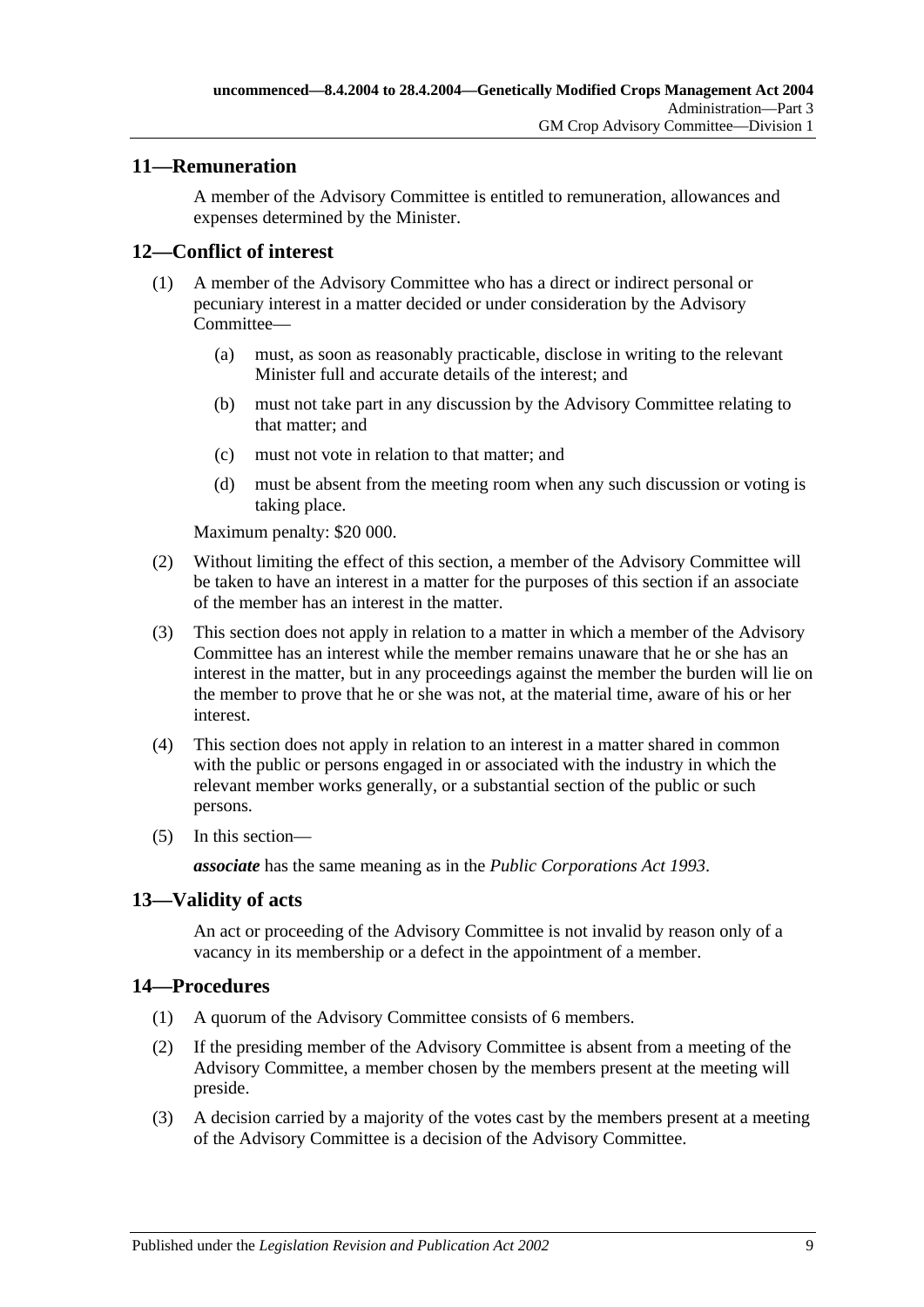- (4) Each member present at a meeting of the Advisory Committee has 1 vote on any question arising for decision and, if the votes are equal, the member presiding at the meeting may exercise a casting vote.
- (5) A conference by telephone or other electronic means between the members of the Advisory Committee will, for the purposes of this section, be taken to be a meeting of the Advisory Committee at which the participating members are present if—
	- (a) notice of the conference is given to all members in the manner determined by the Advisory Committee for the purpose; and
	- (b) each participating member is capable of communicating with every other participating member during the conference.
- (6) A proposed resolution of the Advisory Committee becomes a valid decision of the Advisory Committee despite the fact that it is not voted on at a meeting of the Advisory Committee if—
	- (a) notice of the proposed resolution is given to all members of the Advisory Committee in accordance with procedures determined by the Advisory Committee; and
	- (b) a majority of the members express concurrence in the proposed resolution by letter, telegram, telex, facsimile transmission or other written communication setting out the terms of the resolution.
- (7) The Advisory Committee must have accurate minutes kept of its meetings.
- (8) Subject to this Act, the Advisory Committee may determine its own procedures.

#### <span id="page-9-0"></span>**15—Expert and other assistance**

The Advisory Committee may, in connection with the performance of its functions—

- (a) engage experts or consultants;
- (b) seek advice or submissions from any person or body;
- (c) undertake inquiries or initiate investigations;
- (d) inform itself of any matter in any other manner, as it thinks fit.

### <span id="page-9-1"></span>**Division 2—Inspectors and powers of inspection**

#### <span id="page-9-2"></span>**16—Appointment of inspectors**

- (1) The Minister may appoint persons to be inspectors for the purposes of this Act.
- (2) An appointment may be made subject to conditions or limitations specified in the instrument of appointment.
- (3) An inspector must be issued with an identity card containing a recent photograph of the inspector.
- (4) An inspector must carry his or her identity card at all times when exercising or performing powers or functions as an inspector.
- (5) The Minister may vary or revoke an appointment at any time.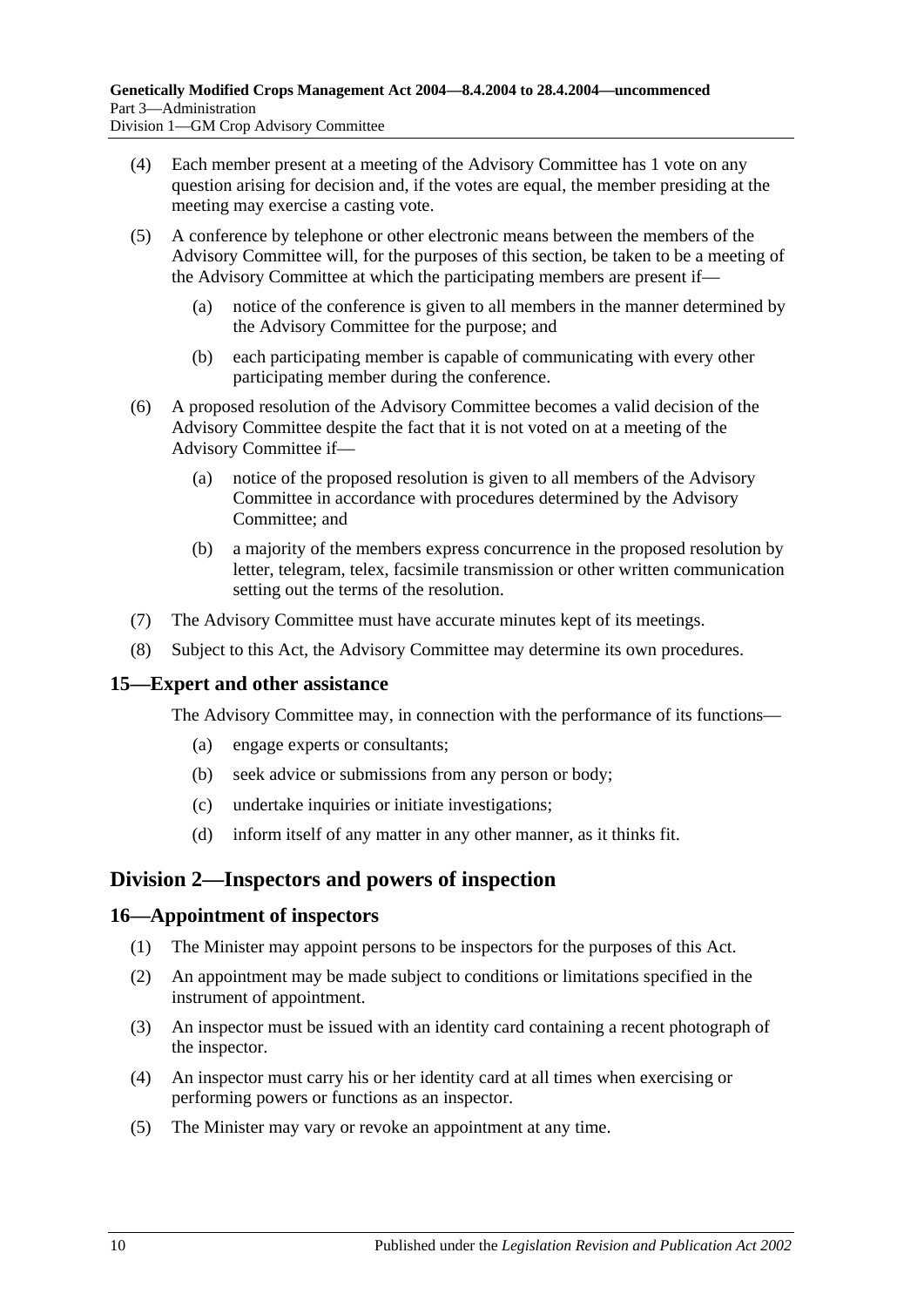### <span id="page-10-3"></span><span id="page-10-0"></span>**17—Powers of inspectors and related matters**

- (1) This Act is to be read as if Part 11 Divisions 3 to 5 (inclusive) and 7 to 11 (inclusive) of the *[Gene Technology Act](http://www.legislation.sa.gov.au/index.aspx?action=legref&type=act&legtitle=Gene%20Technology%20Act%202001) 2001* were incorporated into this Act, subject to any modifications, additions or exclusions prescribed by regulation, together with any definitions contained in the *[Gene Technology Act](http://www.legislation.sa.gov.au/index.aspx?action=legref&type=act&legtitle=Gene%20Technology%20Act%202001) 2001* of terms used in those provisions.
- (2) Without limiting [subsection](#page-10-3) (1), the grounds on which an inspector may enter any premises will be taken to include to determine whether there is an actual or potential risk to a market from the presence of a crop, GMO or GM related material on the premises.

# <span id="page-10-1"></span>**Part 4—Miscellaneous**

### <span id="page-10-2"></span>**18—Orders for destruction of crops or material**

- (1) The Minister may, by instrument in writing—
	- (a) order the destruction of a crop if the Minister is satisfied that the crop has been cultivated or dealt with in contravention of this Act;
	- (b) order the destruction of any GM related material if the Minister is satisfied that the material has been produced, used or dealt with in contravention of this Act, or is associated with any crop that has been cultivated or dealt with in contravention of this Act.
- <span id="page-10-4"></span>(2) For the purpose of giving effect to an order under this section, an inspector may, by force of this section—
	- (a) enter the land on which any crop or GM related material is situated and, if necessary, enter premises on the land; and
	- (b) seize any crop or GM related material; and
	- (c) destroy any crop or GM related material, either on the land or elsewhere.
- (3) However, before an inspector takes action to seize or destroy a crop or GM related material under [subsection](#page-10-4) (2), the inspector must ensure that an owner or occupier of the land has been given a reasonable opportunity to take action to remove or destroy the crop or GM related material in response to the particular order.
- (4) The reasonable costs and expenses incurred by an inspector or the Department in taking action under this section may be recovered by the Minister as a debt from the person who has acted in contravention of this Act.
- <span id="page-10-5"></span> $(5)$  If—
	- (a) a person suffers loss or damage as a result of the exercise of powers under this section in relation to a crop or any GM related material; and
	- (b) proceedings for an offence against this Act involving the relevant crop or material have not been commenced within 12 months after the exercise of powers under this section, or such proceedings are commenced within that time but those proceedings are subsequently discontinued or the defendant is acquitted,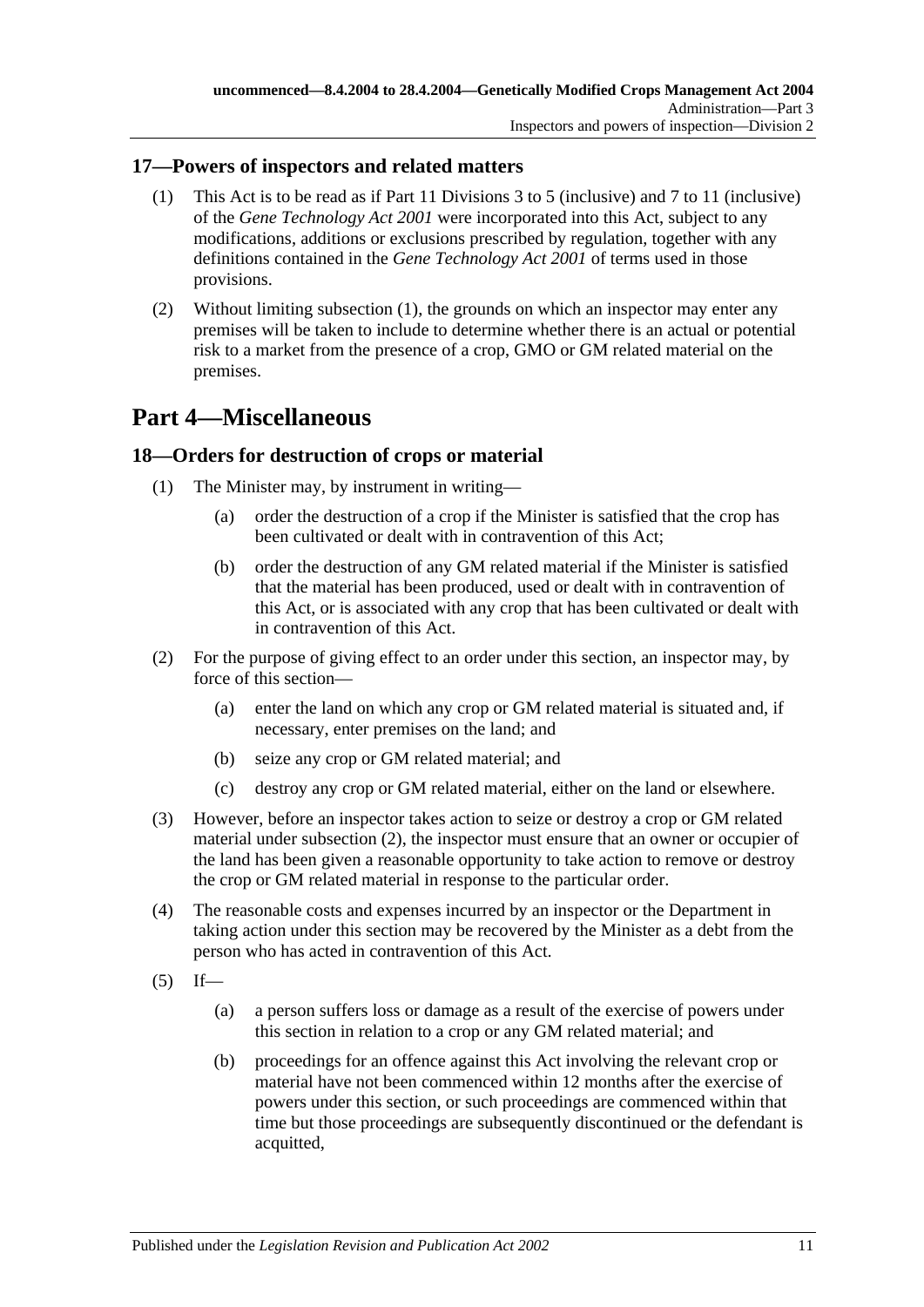then the person who has suffered the loss or damage is entitled to reasonable compensation (payable by the Crown) for that loss or damage.

(6) An amount payable under [subsection](#page-10-5) (5) (if any) may be recovered by the person as a debt from the Crown in a court of competent jurisdiction.

### <span id="page-11-0"></span>**19—Power of delegation**

- (1) The Minister may delegate to a body or person (including a person for the time being holding or acting in a specified office or position) a function or power of the Minister under this Act.
- (2) A delegation under this section—
	- (a) must be by instrument in writing; and
	- (b) may be absolute or conditional; and
	- (c) does not derogate from the ability of the Minister to act in any matter; and
	- (d) is revocable at will.
- (3) A function or power delegated under this section may, if the instrument of delegation so provides, be further delegated.

### <span id="page-11-1"></span>**20—False or misleading information**

A person who furnishes information to the Minister or the Advisory Committee for the purposes of this Act that is false or misleading in a material particular is guilty of an offence.

Maximum penalty: \$10 000.

### <span id="page-11-2"></span>**21—Proceedings for offences**

- (1) Proceedings for an offence against this Act may only be commenced by—
	- (a) the Minister; or
	- (b) the Chief Executive of the Department; or
	- (c) an inspector; or
	- (d) a person acting with the authorisation in writing of the Minister.
- (2) An apparently genuine document purporting to be under the hand of the Minister and to authorise the commencement of proceedings under this Act must be accepted in legal proceedings, in the absence of proof to the contrary, as proof of the authorisation.

### <span id="page-11-3"></span>**22—Offences by bodies corporate**

- (1) If a body corporate commits an offence against this Act, each member of the governing body, and the manager, of the body corporate are guilty of an offence and liable to the same penalty as is prescribed for the principal offence unless it is proved that the principal offence did not result from failure on his or her part to take reasonable and practicable measures to prevent the commission of the offence.
- (2) A person may be prosecuted and convicted of an offence under this section whether or not the body corporate has been prosecuted or convicted of the offence committed by the body corporate.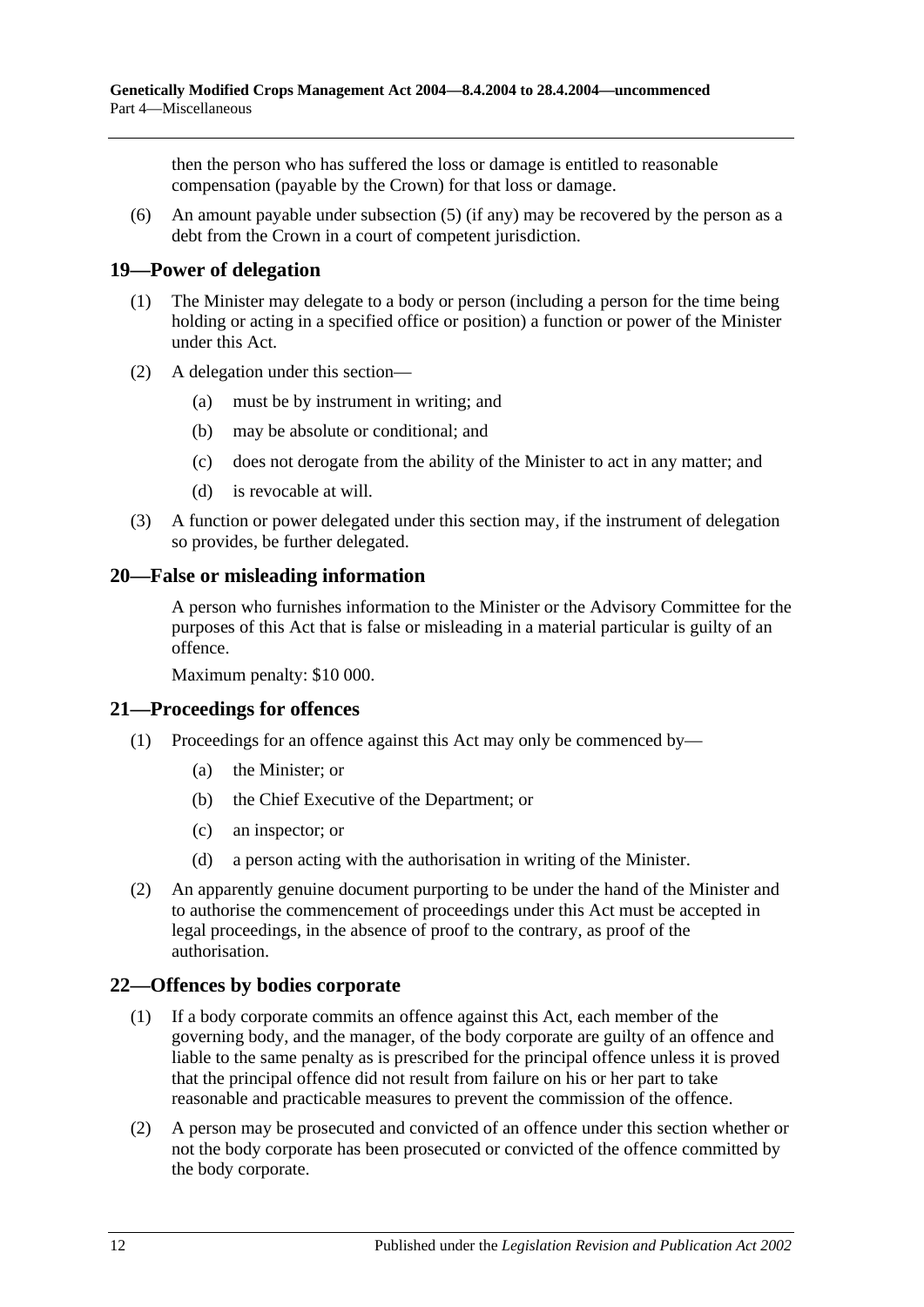### <span id="page-12-0"></span>**23—Continuing offence**

- (1) A person convicted of an offence against a provision of this Act in respect of a continuing act or omission—
	- (a) is liable, in addition to the penalty otherwise applicable to the offence, to a penalty for each day during which the act or omission continued of not more than one-tenth of the maximum penalty prescribed for that offence; and
	- (b) is, if the act or omission continues after the conviction, guilty of a further offence against the provision and liable, in addition to the penalty otherwise applicable to the further offence, to a penalty for each day during which the act or omission continued after the conviction of not more than one-tenth of the maximum penalty prescribed for the offence.
- (2) If an offence consists of an omission to do something that is required to be done, the omission will be taken to continue for as long as the thing required to be done remains undone after the end of the period for compliance with the requirement.

### <span id="page-12-1"></span>**24—Orders on conviction for an offence**

- <span id="page-12-2"></span>(1) If a person is convicted of an offence against this Act, the court by which the conviction is recorded may, in addition to any penalty that it may impose, do one or more of the following:
	- (a) order the person to take specified action to make good any contravention or default on which the conviction is based in a manner, and within a period, specified by the court (including an order that the person destroy any crop that has been found to have been cultivated in contravention of this Act, or that the person deal with or destroy any GM related material);
	- (b) order the person to pay to the Crown an amount determined by the court to be equal to a fair assessment of any financial benefit that the person, or an associate of the person, has gained, or can reasonably be expected to gain, as a result of the commission of the offence;
	- (c) order the person to pay to any person who has suffered loss or damage as a result of any contravention or default on which the conviction is based, or who has incurred costs or expenses as a result of any such contravention or default, compensation for the loss or damage or an amount for or towards those costs or expenses.
- <span id="page-12-3"></span>(2) For the purposes of [subsection](#page-12-2)  $(1)(b)$ , a person is an *associate* of another if—
	- (a) they are married or in a defacto relationship; or
	- (b) one is the parent, child, brother or sister of the other; or
	- (c) they are in partnership; or
	- (d) they are both trustees or beneficiaries of the same trust, or one is a trustee and the other is a beneficiary of the same trust; or
	- (e) one is a body corporate or other entity (whether inside or outside Australia) and the other is a director or member of the governing body of the body corporate or other entity; or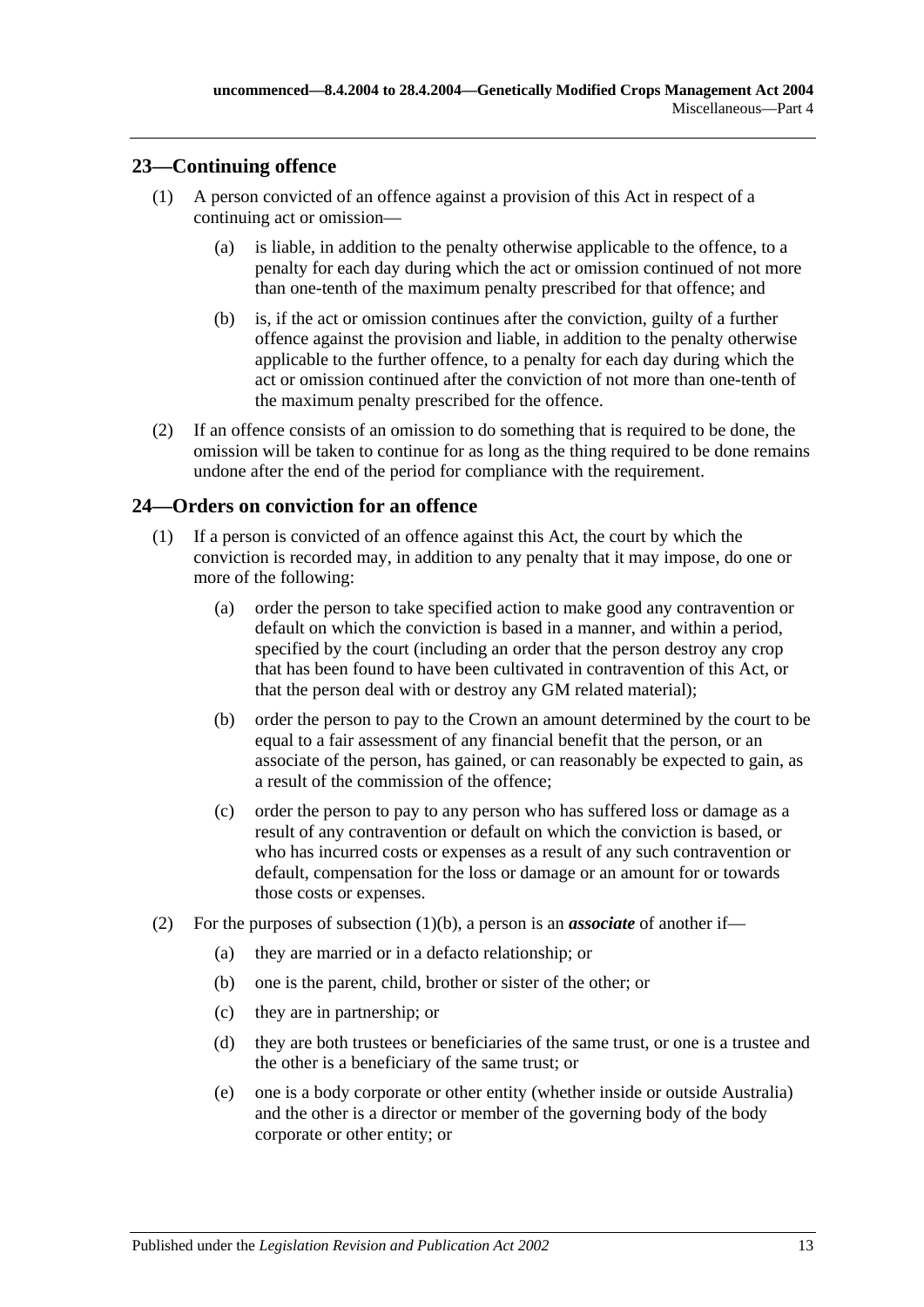- (f) one is a body corporate or other entity (whether inside or outside Australia) and the other is a person who has a legal or equitable interest in 5 per cent or more of the share capital of the body corporate or other entity; or
- (g) they are related bodies corporate within the meaning of the *Corporations Act 2001* of the Commonwealth; or
- (h) a relationship of a prescribed kind exists between them; or
- (i) a chain of relationships can be traced between them under any one or more of the above paragraphs.
- (3) For the purposes of [subsection](#page-12-3) (2)(d), a *beneficiary* of a trust includes an object of a discretionary trust.

#### <span id="page-13-0"></span>**25—Evidentiary provision**

In any proceedings, a certificate executed by the Minister certifying as to a matter relating to—

- (a) a delegation, authority or appointment under this Act; or
- (b) any requirement to consult with the Advisory Committee under this Act; or
- (c) the details of any analysis carried out on a sample of a crop or other material,

constitutes proof, in the absence of proof to the contrary, of the matter so certified.

#### <span id="page-13-3"></span><span id="page-13-1"></span>**26—Immunity from liability**

- (1) No liability attaches to the Minister, the Chief Executive of the Department, an inspector, a member of the Advisory Committee or any other person involved in the administration of this Act for an act or omission done or made in good faith and in the exercise or performance, or purported exercise or performance, of a power or function under this Act.
- (2) A liability that would, but for [subsection](#page-13-3) (1), attach to a particular person attaches instead to the Crown.
- (3) In addition, no liability attaches to the Crown (or to the Minister) by virtue of the fact—
	- (a) that the Governor has made a regulation under [Part 2;](#page-3-1) or
	- (b) that the Minister has made a recommendation, declaration or determination, or granted an exemption, under [Part 2.](#page-3-1)

### <span id="page-13-2"></span>**27—Special protection from liability for the spread of genetically modified plant material**

- (1) In this section—
	- (a) *genetically modified plant material* means—
		- (a) a plant or propagating material that is a GMO, or that is derived or produced from a GMO; or
		- (b) a GMO that is capable of modifying a plant or propagating material;
	- (b) *propagating material* means seed or other material from which a plant can be propagated.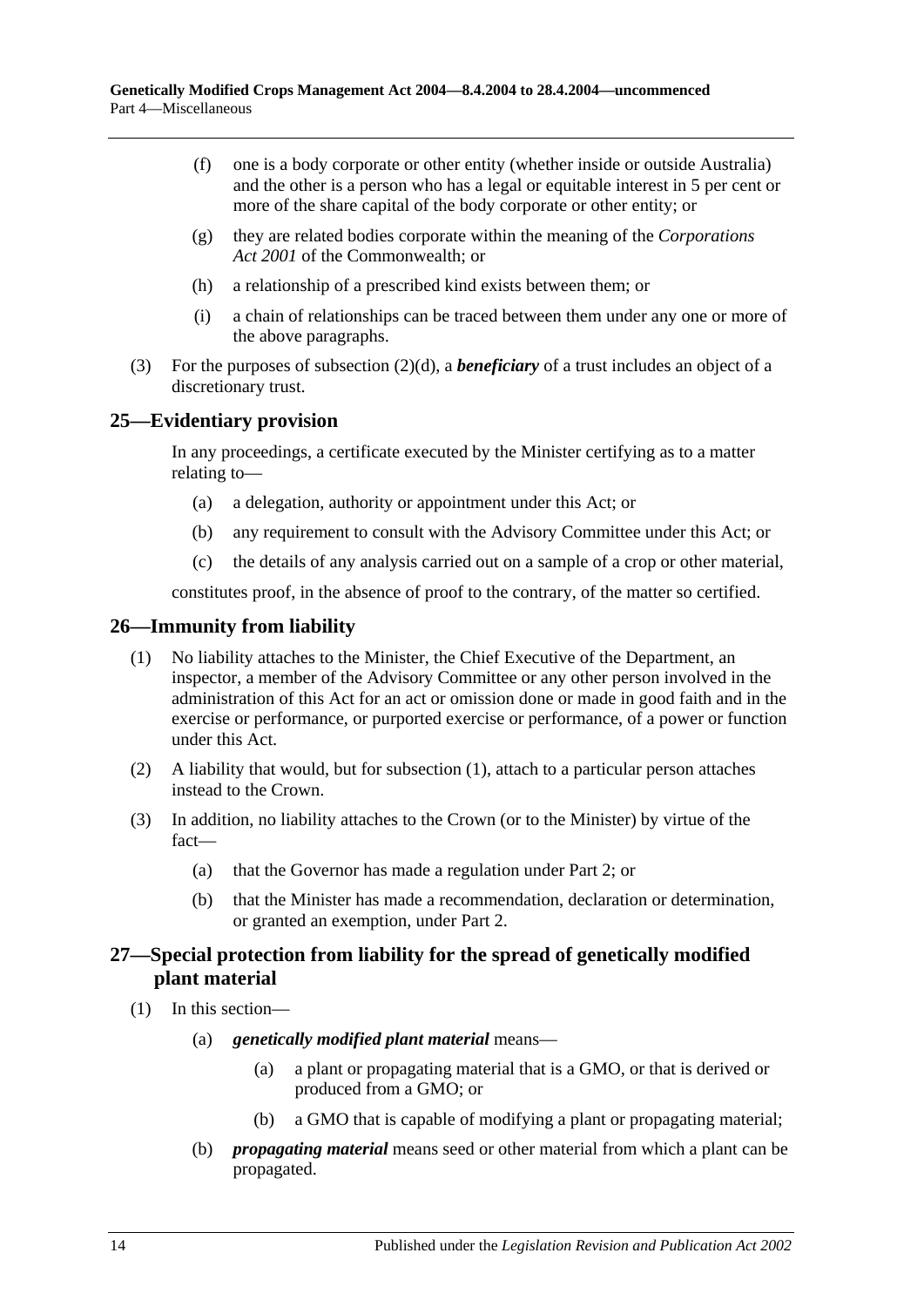### <span id="page-14-1"></span> $(2)$  If—

- (a) genetically modified plant material is present on any land; and
- (b) the existence of the material on the land is attributable to the spread, dissemination or persistence of the material; and
- (c) the original introduction of such material to the land was not knowingly undertaken by or on behalf of any person who is, or who has been, an owner or occupier of the land,

then no action may be brought in a South Australian court or under South Australian law against a person who is an owner or occupier of the land on account of the fact—

- (d) that the material is present on the land; or
- (e) that the person has dealt with the material.
- (3) [Subsection](#page-14-1) (2) does not apply if the relevant court is satisfied—
	- (a) that a person who is an owner or occupier of the relevant land has deliberately dealt with a crop knowing that genetically modified plant material was present in order to gain a commercial benefit; and
	- (b) that, in the interests of justice, another person's rights with respect to that material should be recognised or protected.
- (4) This section extends to any case where genetically modified plant material was present on land before the commencement of this Act.

### <span id="page-14-2"></span><span id="page-14-0"></span>**28—Regulations**

- (1) The Governor may make such regulations as are contemplated by this Act or as are necessary or expedient for the purposes of this Act.
- (2) Without limiting the generality of [subsection](#page-14-2) (1), the regulations may—
	- (a) prescribe requirements with respect to the analysis, examination or assessment of any crops, GMOs or GM related material;
	- (b) require the keeping of records and other information in connection with any activity associated with crops, GMOs or GM related material;
	- (c) require the provision of any report, statement, document or other information in connection with the administration or operation of this Act;
	- (d) prohibit, restrict or regulate any dealing with any crop, GMOs or GM related material;
	- (e) prescribe requirements with respect to the preservation of the source, nature or identity of any material;
	- (f) require the giving of notice of the occurrence of any prescribed class of event, or the giving of notice in prescribed circumstances;
	- (g) prescribe any procedure associated with any process under this Act (including by making provision as to what constitutes the giving of public notice for the purposes of this Act);
	- (h) fix fees or charges to be paid in relation to any matter associated with the administration or operation of this Act;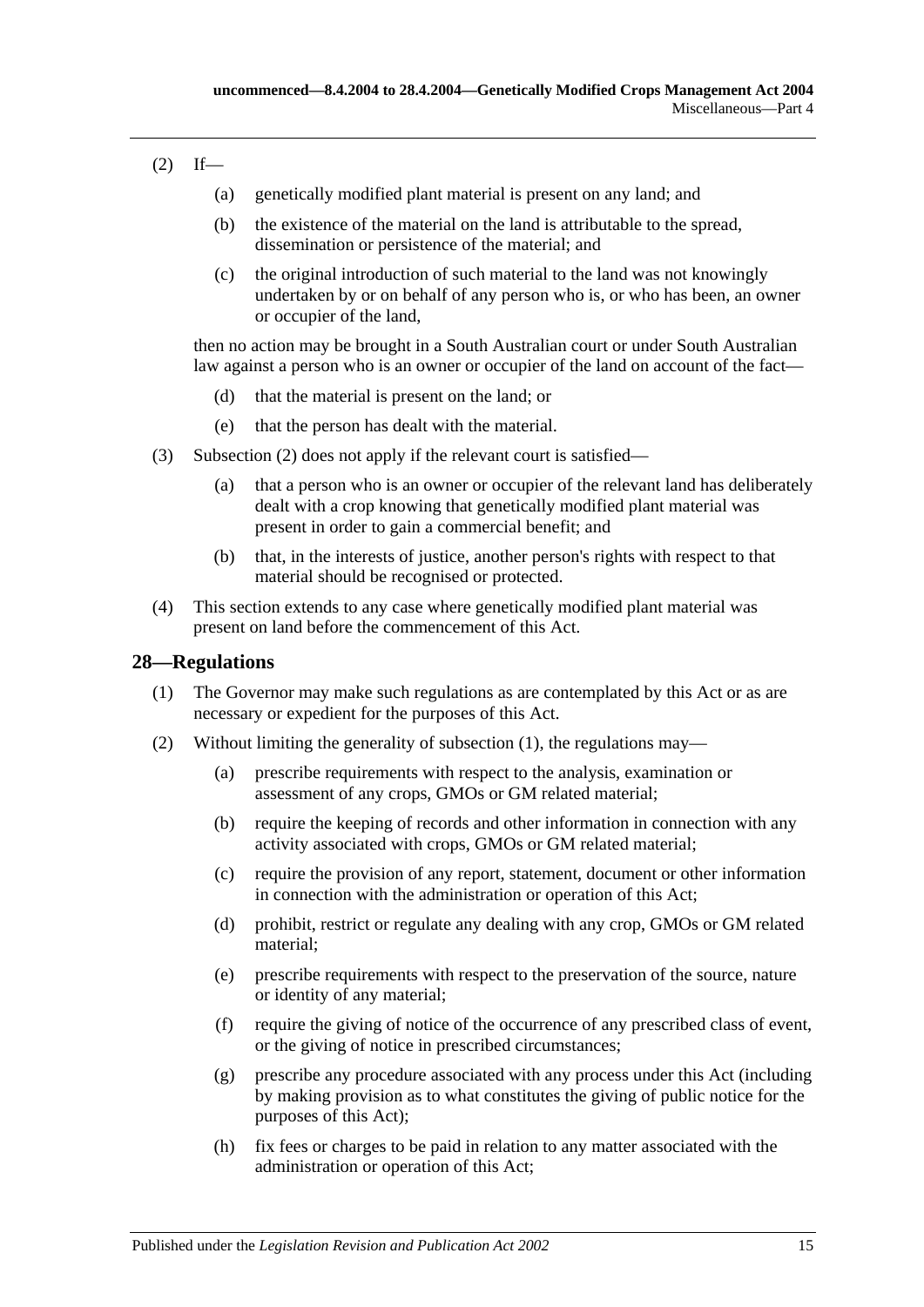- (i) provide for evidence in proceedings for an offence against the regulations;
- (j) prescribe fines, not exceeding \$10 000, for a contravention of, or failure to comply with, a regulation.
- (3) Regulations under this Act—
	- (a) may be of general or limited application; and
	- (b) may make different provision according to the matters or circumstances to which they are expressed to apply; and
	- (c) may provide that a matter or thing in respect of which regulations may be made is to be determined according to the discretion of the Minister or any other person or body prescribed by the regulations; and
	- (d) may apply or incorporate, wholly or partially and with or without modification, a code, standard or policy (as in force at the date of the particular regulations, or as in force from time to time) prepared or published by the Minister or any other person or body prescribed by the regulations.

### <span id="page-15-0"></span>**29—Review of Act**

- (1) The Minister must, within 3 years after the commencement of this Act, cause a review of this Act to be undertaken.
- (2) The outcome of the review must be incorporated into a report and the Minister must ensure that a copy of the report is laid before each House of Parliament.

# <span id="page-15-1"></span>**Schedule 1—Transitional provisions**

#### <span id="page-15-5"></span><span id="page-15-2"></span>**1—Interim controls**

- (1) [Subsections](#page-4-5) (3) and (8) of [section](#page-3-2) 5 do not apply with respect to a regulation that comes into operation on the day on which that section comes into operation.
- (2) A regulation under [section](#page-3-2) 5 that comes into operation in the manner contemplated by [subclause](#page-15-5) (1) will, unless it has already expired or been revoked, expire on the third anniversary of the commencement of this Act.
- (3) Subsection (3) of section 6 does not apply with respect to an exemption that comes into operation on the day on which that section comes into operation.

#### <span id="page-15-6"></span><span id="page-15-3"></span>**2—Crops established before commencement of Act**

- (1) A regulation, declaration or determination under this Act may apply to or in relation to a crop or any GM related material planted or in existence before the commencement of this Act.
- (2) However, a regulation within the ambit of [subclause](#page-15-6) (1) cannot impose a criminal liability on a person with respect to an act or omission occurring before the making of the regulation (but this subclause does not operate with respect to a continuing act or omission after the making of the regulation).

### <span id="page-15-7"></span><span id="page-15-4"></span>**3—Other provisions**

(1) The Governor may, by regulation, make additional provisions of a saving or transitional nature consequent on the enactment of this Act.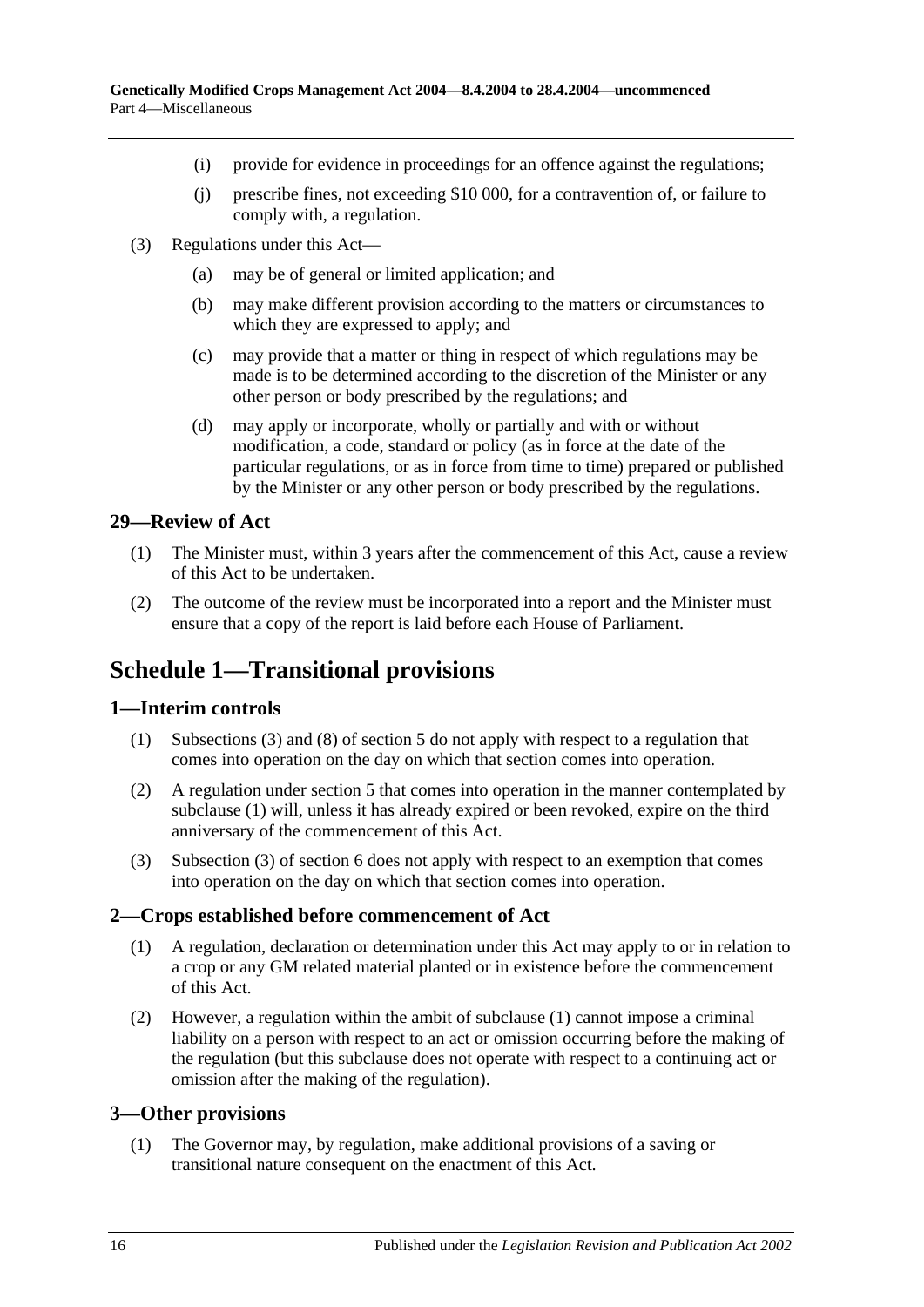- <span id="page-16-0"></span>(2) A provision of a regulation under [subclause](#page-15-7) (1) may, if the regulation so provides, take effect from the commencement of this Act or from a later day.
- (3) To the extent to which a provision takes effect under [subclause](#page-16-0) (2) from a day earlier than the day of the regulation's publication in the Gazette, the provision does not operate to the disadvantage of a person by—
	- (a) decreasing the person's rights; or
	- (b) imposing liabilities on the person.